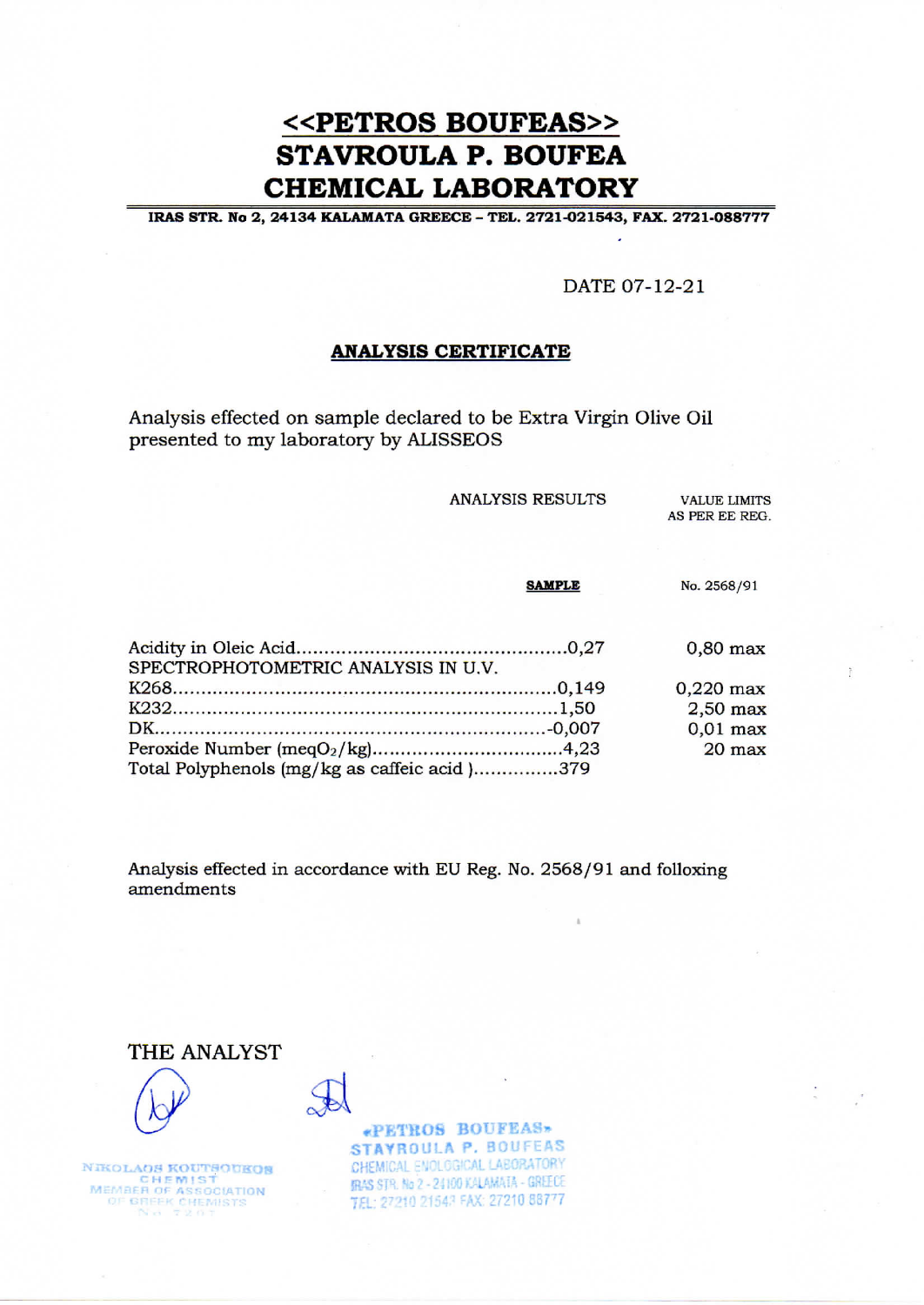

Institut für Pharma-Analytik

## **U N T E R S U C H U N G S B E F U N D**

| Auftraggeber | ÷. | Alisseos Frau Dagmar Genth<br>Frauenstr, 32<br>53819 Neunkirchen-Seelscheid<br><b>GERMANY</b> |                              |
|--------------|----|-----------------------------------------------------------------------------------------------|------------------------------|
| Prüfmuster   | ÷. | Alisseos Olivenöl Ernte 2021                                                                  | $Art.-Nr.$ :<br>-----        |
| Chargen-Bez. |    | $1 - 1 - 1 = 1$                                                                               | verwendbar bis: --/----      |
| Prüfbeginn   |    | : 12.01.2022                                                                                  | Labor-Nr.: 38809/2220111-028 |

| Prüfparameter                     | Prüfmethode    | Prüfbefund                             | <b>Spezifikation</b> |
|-----------------------------------|----------------|----------------------------------------|----------------------|
| Aussehen                          | organoleptisch | gelbgrüne, trübe,<br>ölige Flüssigkeit | zur Information      |
| Weichmacher <sup>*</sup>          | Ph.Eur. 2.2.28 |                                        |                      |
| $\blacksquare$ DEHP               |                | $< 1.0$ mg/kg                          | $\leq 6$ mg/kg       |
| - DIDP/DINP                       |                | $< 1.0$ mg/kg                          | $\leq 10$ mg/kg      |
| $\blacksquare$ BBP                |                | $< 1.0$ mg/kg                          | $\leq 10$ mg/kg      |
| ■ Sonstige                        |                | $< 1.0$ mg/kg                          | $\leq 10$ mg/kg      |
| <sup>*)</sup> Phthalate + Adipate |                |                                        |                      |

Die Prüfung auf Weichmacher erfolgte durch Kapillar-GC/MS gemäß Ph.Eur. 2.2.28 "Gaschromatographie" i.V.m. Ph.Eur. 2.2.43 "Massenspektrometrie".

#### **Beurteilung:**

In der untersuchten Probe sind keine Weichmacher nachweisbar. Die BNN-Orientierungswerte für "tolerierbare Rückstände an Phthalaten und Adipaten" werden erfüllt.

Aschau, den 18.01.2022

**DSG Biotec GmbH** Angermerer  $\sim$ Dr. Ludwig Angermeier

Leiter Qualitätskontrolle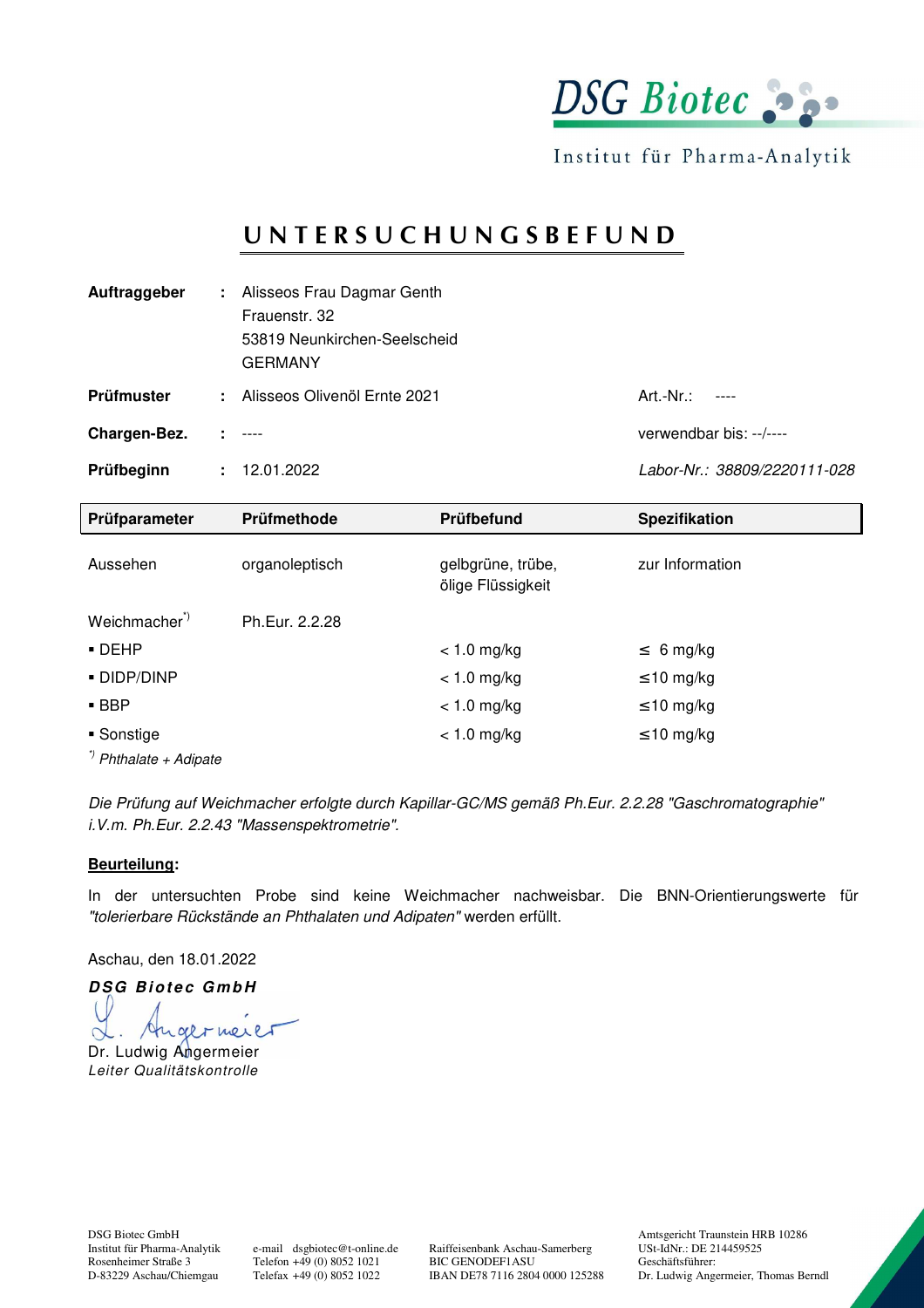**International Olive Council Recognized laboratory physico-chemical testing - Type B 01/12/2021 – 30/11/2022**

**SAMPLING BY:** CUSTOMER

**SAMPLE CONDITION:** NORMAL

SFAKION str. 50, 12131 PERISTERI - ATHENS GREECE tel. +30 210-5910620 fax. +30 210-5311580 e-mail: info@multichromlab.com

 $\mathsf{n}\mathsf{L}$ 

**CERTIFICATE OF ANALYSIS no:** 96538 **Date of issue:** 30/12/2021 **CUSTOMER: EXTRA VIRGIN OLIVE OIL CUSTOMER:** ALISSEOS OLIVE OIL AND MORE **MULTICHROM.LAB CODE No :** 96538 **Date of analysis (from):** 29/12/2021 **(to):** 30/12/2021 **PHONE :** 27210-74069 **COMMODITY ACCORDING TO** 

**SEALS:** None

**DATA:**

**RECEIVING DATE:** 29/12/2021

#### *RESULTS*

mul

| <b>Determination</b>                      | LoQ  | <b>Method</b>                   | Unit   | <b>Result</b> | Limit <sup>1</sup> |
|-------------------------------------------|------|---------------------------------|--------|---------------|--------------------|
| Sterols                                   |      | EU 2568/91                      | mg/kgr | 1026          | $\geq 1000$        |
| Cholesterol                               |      |                                 | $\%$   | 0,2           | $\leq 0.5$         |
| Brasicasterol                             |      |                                 | $\%$   | < 0, 1        | $\leq 0,1$         |
| 24-methylcholesterol                      |      |                                 | $\%$   | 0,3           |                    |
| Campesterol (Campes.)                     |      |                                 | $\%$   | 4,0           | $\leq 4,0$         |
| Campestanol                               |      |                                 | $\%$   | 0,1           |                    |
| Stigmasterol                              |      |                                 | $\%$   | 0,7           | < Campes.          |
| d7-campestanol                            |      |                                 | $\%$   | 0,0           |                    |
| d5,23stigm/dienol                         |      |                                 | $\%$   | 0,0           |                    |
| Clerosterol                               |      |                                 | $\%$   | 1,1           |                    |
| <b>B-sitosterol</b>                       |      |                                 | $\%$   | 79,4          |                    |
| Sitostanol                                |      |                                 | $\%$   | 0,3           |                    |
| d5-avenasterol                            |      |                                 | $\%$   | 12,3          |                    |
| d5,24-stigm/dienol                        |      |                                 | $\%$   | 0,9           |                    |
| d7-stigmastenol                           |      |                                 | $\%$   | 0,3           | $\leq 0,5$         |
| d7-avenasterol                            |      |                                 | $\%$   | 0,4           |                    |
| Erythrodiol                               |      |                                 | $\%$   | 2,2           |                    |
| Uvaol                                     |      |                                 | $\%$   | 0,3           |                    |
| Erythrodiol+uvaol                         |      |                                 | $\%$   | 2,5           | $\leq 4,5$         |
| Total b-sitosterol                        |      |                                 | $\%$   | 94,0          | $\geq 93,0$        |
| Pesticide Residues by GC/MS-<br><b>MS</b> |      | Internal by GC/MS-<br><b>MS</b> | mg/kg  |               |                    |
| alpha-cypermethrin                        | 0,01 |                                 | mg/kg  | n.d.          |                    |
| Aclonifen                                 | 0,01 |                                 | mg/kg  | n.d.          |                    |
| Acrinathrin                               | 0,01 |                                 | mg/kg  | n.d.          |                    |
| Alachlor                                  | 0,01 |                                 | mg/kg  | n.d.          |                    |
| Aldrin                                    | 0,01 |                                 | mg/kg  | n.d.          |                    |
| Azaconazole                               | 0,01 |                                 | mg/kg  | n.d.          |                    |
| Azinphos-ethyl                            | 0,01 |                                 | mg/kg  | n.d.          |                    |
| Azinphos-methyl                           | 0,01 |                                 | mg/kg  | n.d.          |                    |
| Benalaxyl                                 | 0,01 |                                 | mg/kg  | n.d.          |                    |

*The above results concern only the sample we examined.* 

Partial reproduction is prohibited without the written permission of multichrom.lab.<br>n.d. - not detected. LoQ - limit of quantitation of the method (the concentration of a substance at which quantitative results can be rep

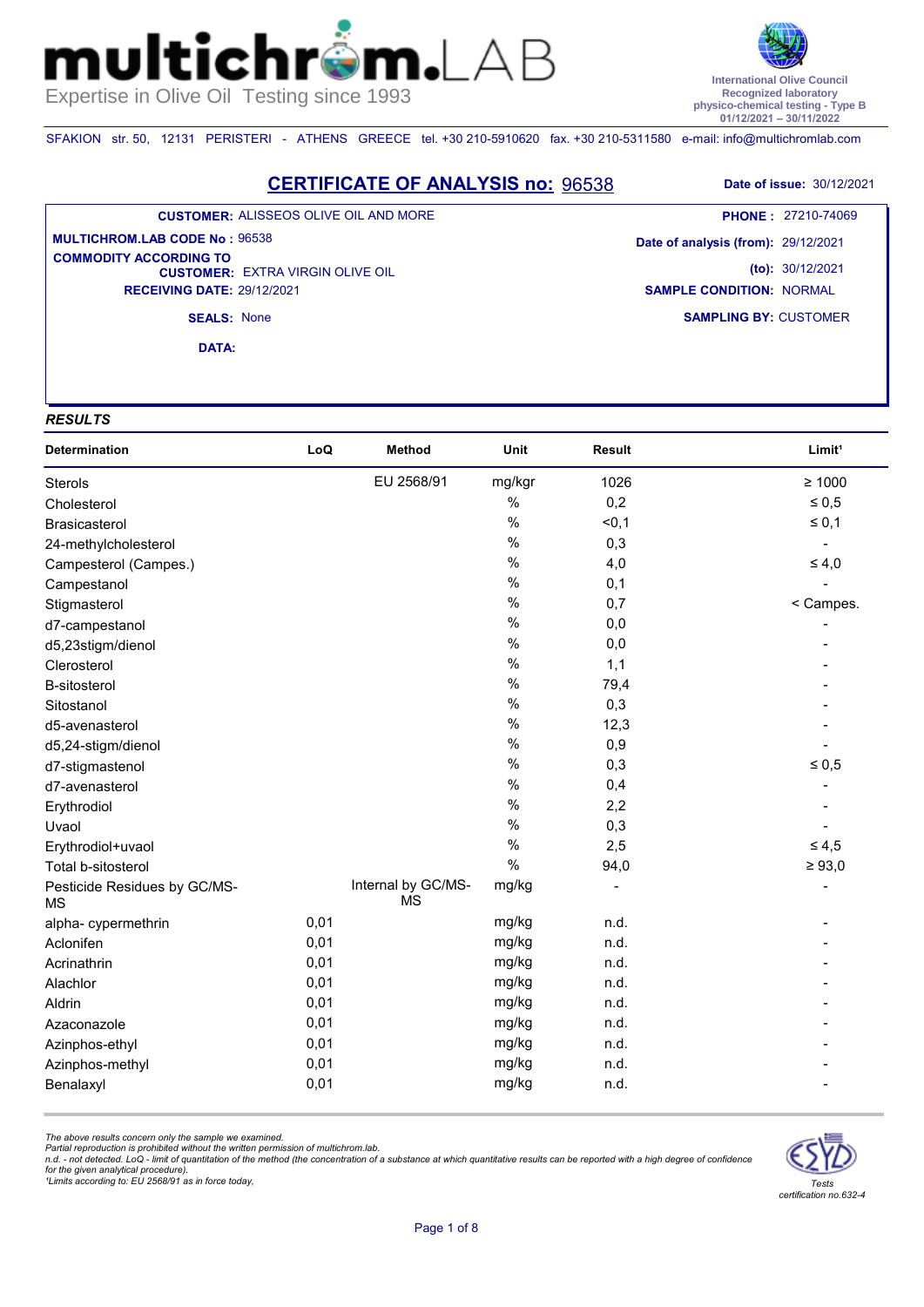**International Olive Council Recognized laboratory physico-chemical testing - Type B 01/12/2021 – 30/11/2022**

SFAKION str. 50, 12131 PERISTERI - ATHENS GREECE tel. +30 210-5910620 fax. +30 210-5311580 e-mail: info@multichromlab.com

 $\mathbf{n}$ 

**CERTIFICATE OF ANALYSIS no:** 96538 **Date of issue:** 30/12/2021

#### **CUSTOMER:** ALISSEOS OLIVE OIL AND MORE

#### **CUSTOMER: EXTRA VIRGIN OLIVE OIL RECEIVING DATE:** 29/12/2021 **MULTICHROM.LAB CODE No :** 96538 **COMMODITY ACCORDING TO**

**SAMPLING BY:** CUSTOMER **Date of analysis (from):** 29/12/2021 **(to):** 30/12/2021 **SAMPLE CONDITION:** NORMAL **PHONE :** 27210-74069

**SEALS:** None

**DATA:**

#### *RESULTS*

mul

| Determination                    | LoQ  | <b>Method</b> | Unit  | Result | Limit <sup>1</sup> |
|----------------------------------|------|---------------|-------|--------|--------------------|
| Benfluralin                      | 0,01 |               | mg/kg | n.d.   |                    |
| Benfuracarb <sup>a</sup>         | 0,01 |               | mg/kg | n.d.   |                    |
| <b>Bifenthrin</b>                | 0,01 |               | mg/kg | n.d.   |                    |
| Biphenyl (diphenyl) <sup>a</sup> | 0,01 |               | mg/kg | n.d.   |                    |
| Bitertanol                       | 0,01 |               | mg/kg | n.d.   |                    |
| <b>Bromacil</b>                  | 0,01 |               | mg/kg | n.d.   |                    |
| Bromophos-ethyl                  | 0,01 |               | mg/kg | n.d.   |                    |
| Bromophos-methyl                 | 0,01 |               | mg/kg | n.d.   |                    |
| Bromopropylate                   | 0,01 |               | mg/kg | n.d.   |                    |
| Buprofezin                       | 0,01 |               | mg/kg | n.d.   |                    |
| <b>Butafenacil</b>               | 0,01 |               | mg/kg | n.d.   |                    |
| Carbaryl                         | 0,01 |               | mg/kg | n.d.   |                    |
| Carbosulfan <sup>o</sup>         | 0,01 |               | mg/kg | n.d.   |                    |
| Chlordane                        | 0,02 |               | mg/kg | n.d.   |                    |
| Chlorfenapyr                     | 0,01 |               | mg/kg | n.d.   |                    |
| Chlorfenson (Ovex)               | 0,01 |               | mg/kg | n.d.   |                    |
| Chlorobenzilate                  | 0,01 |               | mg/kg | n.d.   |                    |
| Chloroneb                        | 0,01 |               | mg/kg | n.d.   |                    |
| Chlorothalonil                   | 0,02 |               | mg/kg | n.d.   |                    |
| Chlorpropham                     | 0,01 |               | mg/kg | n.d.   |                    |
| Chlorpyrifos (ethyl)             | 0,01 |               | mg/kg | n.d.   |                    |
| Chlorpyrifos-methyl              | 0,01 |               | mg/kg | n.d.   |                    |
| Chlorthal-dimethyl               | 0,01 |               | mg/kg | n.d.   |                    |
| Chlozolinate                     | 0,01 |               | mg/kg | n.d.   |                    |
| Clomazone                        | 0,01 |               | mg/kg | n.d.   |                    |
| Cloquintocet-mexyl               | 0,01 |               | mg/kg | n.d.   |                    |
| Cyanophos                        | 0,01 |               | mg/kg | n.d.   |                    |
| Cyfluthrin                       | 0,01 |               | mg/kg | n.d.   |                    |
| Cyhalothrin - λ                  | 0,01 |               | mg/kg | n.d.   |                    |
| Cypermethrin, 4 isomers          | 0,01 |               | mg/kg | n.d.   |                    |
| Cyproconazole                    | 0,01 |               | mg/kg | n.d.   |                    |

*The above results concern only the sample we examined.* 

Partial reproduction is prohibited without the written permission of multichrom.lab.<br>n.d. - not detected. LoQ - limit of quantitation of the method (the concentration of a substance at which quantitative results can be rep

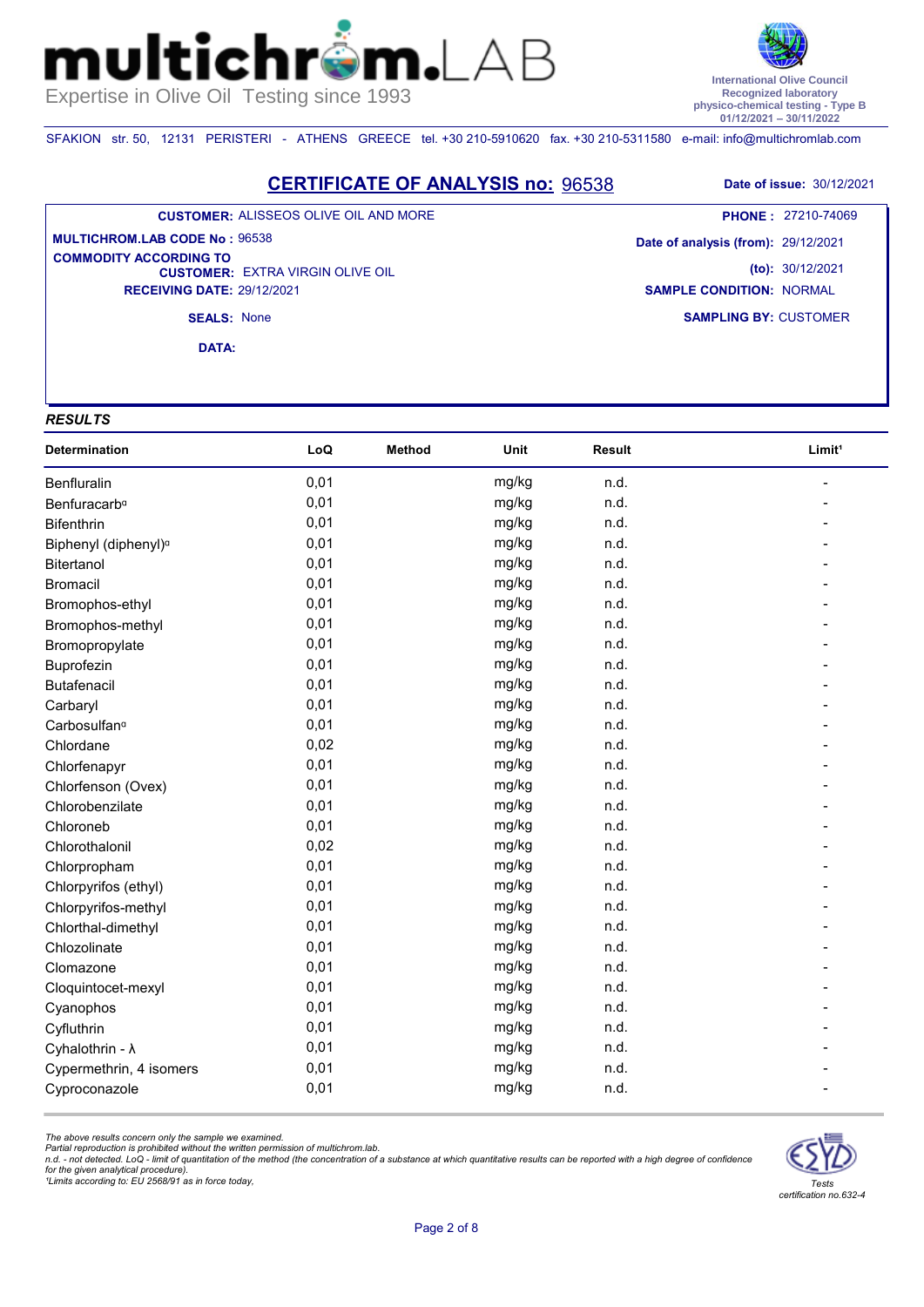**International Olive Council Recognized laboratory physico-chemical testing - Type B 01/12/2021 – 30/11/2022**

SFAKION str. 50, 12131 PERISTERI - ATHENS GREECE tel. +30 210-5910620 fax. +30 210-5311580 e-mail: info@multichromlab.com

 $\mathbf{n}$ 

**CERTIFICATE OF ANALYSIS no:** 96538 **Date of issue:** 30/12/2021 **CUSTOMER:** ALISSEOS OLIVE OIL AND MORE **PHONE :** 27210-74069

**CUSTOMER: EXTRA VIRGIN OLIVE OIL RECEIVING DATE:** 29/12/2021 **MULTICHROM.LAB CODE No :** 96538 **COMMODITY ACCORDING TO** 

**SAMPLING BY:** CUSTOMER **Date of analysis (from):** 29/12/2021 **(to):** 30/12/2021 **SAMPLE CONDITION:** NORMAL

**SEALS:** None

**DATA:**

#### *RESULTS*

mul

| Determination            | LoQ  | <b>Method</b> | Unit  | Result | Limit <sup>1</sup> |
|--------------------------|------|---------------|-------|--------|--------------------|
| $2,4$ -DDT               | 0,01 |               | mg/kg | n.d.   |                    |
| $4,4$ -DDD               | 0,01 |               | mg/kg | n.d.   |                    |
| 4,4-DDE                  | 0,01 |               | mg/kg | n.d.   |                    |
| $4,4-DDT$                | 0,01 |               | mg/kg | n.d.   |                    |
| Deltamethrin             | 0,01 |               | mg/kg | 0,010  |                    |
| Diazinon                 | 0,01 |               | mg/kg | n.d.   |                    |
| Dichlobenil <sup>a</sup> | 0,01 |               | mg/kg | n.d.   |                    |
| Dichlofenthion           | 0,01 |               | mg/kg | n.d.   |                    |
| 4,4-Dichlorobenzophenone | 0,01 |               | mg/kg | n.d.   |                    |
| Dichlorvos <sup>a</sup>  | 0,01 |               | mg/kg | n.d.   |                    |
| Diclobutrazol            | 0,01 |               | mg/kg | n.d.   |                    |
| Dichloran                | 0,01 |               | mg/kg | n.d.   |                    |
| Dieldrin                 | 0,01 |               | mg/kg | n.d.   |                    |
| Difenoconazole           | 0,01 |               | mg/kg | n.d.   |                    |
| Diflufenican             | 0,01 |               | mg/kg | n.d.   |                    |
| Dimethenamid             | 0,01 |               | mg/kg | n.d.   |                    |
| Dimethoate               | 0,01 |               | mg/kg | n.d.   |                    |
| Diniconazole             | 0,01 |               | mg/kg | n.d.   |                    |
| Diphenamid               | 0,01 |               | mg/kg | n.d.   |                    |
| Diphenylamine            | 0,01 |               | mg/kg | n.d.   |                    |
| Endosulfan sulfate       | 0,01 |               | mg/kg | n.d.   |                    |
| Endosulfan-alpha         | 0,01 |               | mg/kg | n.d.   |                    |
| Endosulfan-beta          | 0,01 |               | mg/kg | n.d.   |                    |
| Endrin                   | 0,01 |               | mg/kg | n.d.   |                    |
| <b>EPN</b>               | 0,01 |               | mg/kg | n.d.   |                    |
| Epoxiconazole            | 0,01 |               | mg/kg | n.d.   |                    |
| <b>EPTC</b> <sup>a</sup> | 0,01 |               | mg/kg | n.d.   |                    |
| Etaconazol               | 0,01 |               | mg/kg | n.d.   |                    |
| Etaconazol               | 0,01 |               | mg/kg | n.d.   |                    |
| Ethion                   | 0,01 |               | mg/kg | n.d.   |                    |
| Ethofumesate             | 0,01 |               | mg/kg | n.d.   |                    |

*The above results concern only the sample we examined.* 

Partial reproduction is prohibited without the written permission of multichrom.lab.<br>n.d. - not detected. LoQ - limit of quantitation of the method (the concentration of a substance at which quantitative results can be rep

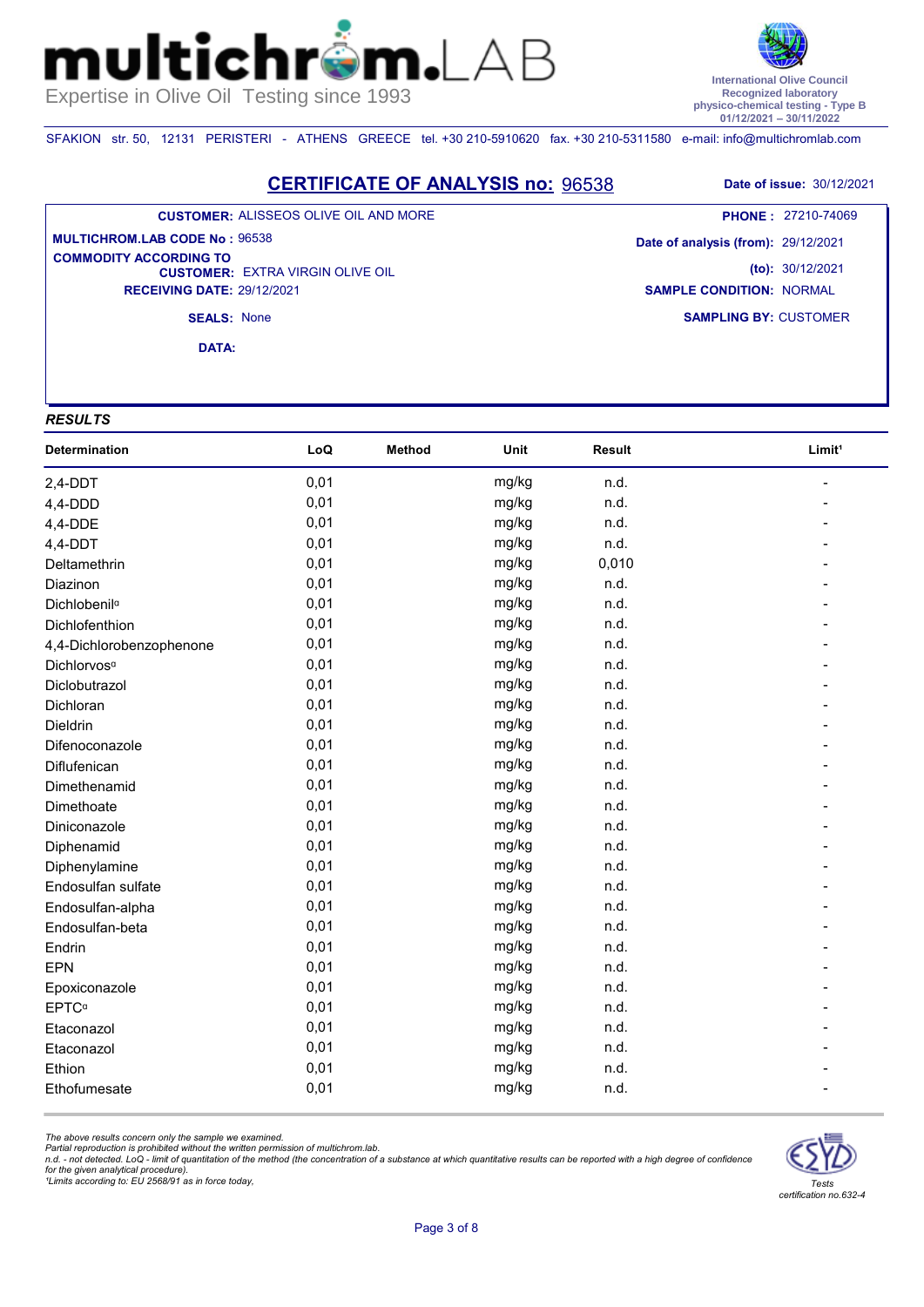**International Olive Council Recognized laboratory physico-chemical testing - Type B 01/12/2021 – 30/11/2022**

SFAKION str. 50, 12131 PERISTERI - ATHENS GREECE tel. +30 210-5910620 fax. +30 210-5311580 e-mail: info@multichromlab.com

 $\mathbf{n}$ 

**CERTIFICATE OF ANALYSIS no:** 96538 **Date of issue:** 30/12/2021

#### **CUSTOMER:** ALISSEOS OLIVE OIL AND MORE

**CUSTOMER: EXTRA VIRGIN OLIVE OIL RECEIVING DATE:** 29/12/2021 **MULTICHROM.LAB CODE No :** 96538 **COMMODITY ACCORDING TO** 

**SAMPLING BY:** CUSTOMER **Date of analysis (from):** 29/12/2021 **(to):** 30/12/2021 **SAMPLE CONDITION:** NORMAL **PHONE :** 27210-74069

**SEALS:** None

**DATA:**

#### *RESULTS*

mul

| Determination            | LoQ  | <b>Method</b> | Unit  | <b>Result</b> | Limit <sup>1</sup> |
|--------------------------|------|---------------|-------|---------------|--------------------|
| Ethoxyquin <sup>a</sup>  | 0,01 |               | mg/kg | n.d.          |                    |
| Etofenprox               | 0,01 |               | mg/kg | n.d.          |                    |
| Etridiazole <sup>a</sup> | 0,01 |               | mg/kg | n.d.          |                    |
| Famoxadone               | 0,01 |               | mg/kg | n.d.          |                    |
| Famphur                  | 0,01 |               | mg/kg | n.d.          |                    |
| Fenamidone               | 0,01 |               | mg/kg | n.d.          |                    |
| Fenarimol                | 0,01 |               | mg/kg | n.d.          |                    |
| Fenazaquin               | 0,01 |               | mg/kg | n.d.          |                    |
| Fenchlorphos             | 0,01 |               | mg/kg | n.d.          |                    |
| Fenchlorphos-oxon        | 0,01 |               | mg/kg | n.d.          |                    |
| Fenitrothion             | 0,01 |               | mg/kg | n.d.          |                    |
| Fenoxycarb               | 0,01 |               | mg/kg | n.d.          |                    |
| Fenpropathrin            | 0,01 |               | mg/kg | n.d.          |                    |
| Fenpropimorph            | 0,01 |               | mg/kg | n.d.          |                    |
| Fenson                   | 0,01 |               | mg/kg | n.d.          |                    |
| Fenthion                 | 0,01 |               | mg/kg | n.d.          |                    |
| Fenthion sulfone         | 0,01 |               | mg/kg | n.d.          |                    |
| Fenthion sulfoxide       | 0,01 |               | mg/kg | n.d.          |                    |
| Fenvalerate              | 0,01 |               | mg/kg | n.d.          |                    |
| Flonicamid               | 0,01 |               | mg/kg | n.d.          |                    |
| Fluchloralin             | 0,01 |               | mg/kg | n.d.          |                    |
| Flucythrinate            | 0,01 |               | mg/kg | n.d.          |                    |
| Flumioxazine             | 0,01 |               | mg/kg | n.d.          |                    |
| Fluquinconazole          | 0,01 |               | mg/kg | n.d.          |                    |
| Flutriafol               | 0,01 |               | mg/kg | n.d.          |                    |
| Fluvalinate              | 0,01 |               | mg/kg | n.d.          |                    |
| Fonofos (dyfonate)       | 0,01 |               | mg/kg | n.d.          |                    |
| Formothion               | 0,01 |               | mg/kg | n.d.          |                    |
| HCH-alpha                | 0,01 |               | mg/kg | n.d.          |                    |
| HCH-beta                 | 0,01 |               | mg/kg | n.d.          |                    |
| HCH-delta                | 0,01 |               | mg/kg | n.d.          |                    |

*The above results concern only the sample we examined.* 

Partial reproduction is prohibited without the written permission of multichrom.lab.<br>n.d. - not detected. LoQ - limit of quantitation of the method (the concentration of a substance at which quantitative results can be rep

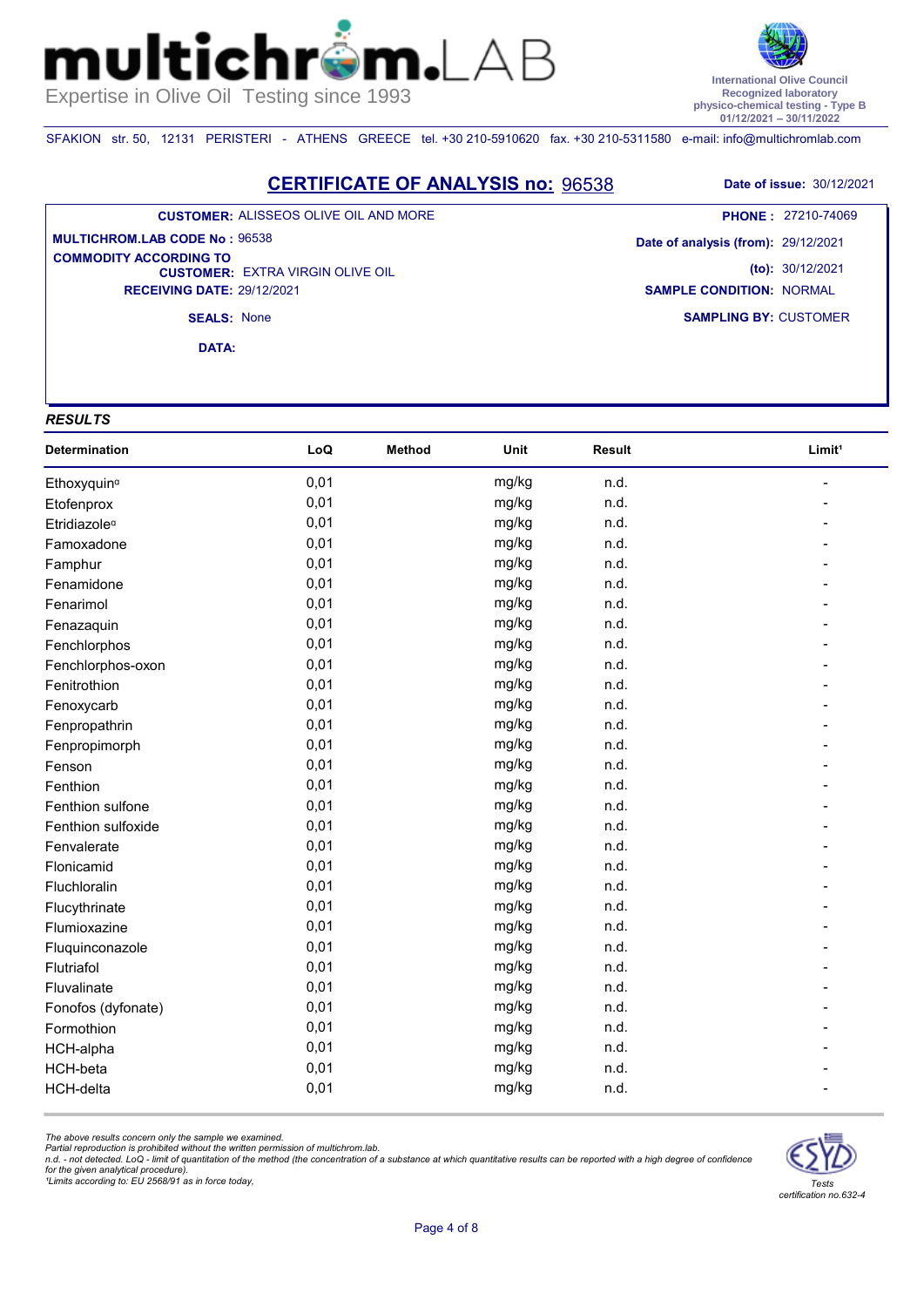**International Olive Council Recognized laboratory physico-chemical testing - Type B 01/12/2021 – 30/11/2022**

SFAKION str. 50, 12131 PERISTERI - ATHENS GREECE tel. +30 210-5910620 fax. +30 210-5311580 e-mail: info@multichromlab.com

 $\mathbf{n}$ 

**CERTIFICATE OF ANALYSIS no:** 96538 **Date of issue:** 30/12/2021

### **CUSTOMER:** ALISSEOS OLIVE OIL AND MORE

**CUSTOMER: EXTRA VIRGIN OLIVE OIL RECEIVING DATE:** 29/12/2021 **MULTICHROM.LAB CODE No :** 96538 **COMMODITY ACCORDING TO** 

**SAMPLING BY:** CUSTOMER **Date of analysis (from):** 29/12/2021 **(to):** 30/12/2021 **SAMPLE CONDITION:** NORMAL **PHONE :** 27210-74069

**SEALS:** None

**DATA:**

#### *RESULTS*

mul

| Determination          | LoQ  | <b>Method</b> | Unit  | Result | Limit <sup>1</sup> |
|------------------------|------|---------------|-------|--------|--------------------|
| HCH-gamma (Lindane)    | 0,01 |               | mg/kg | n.d.   |                    |
| Heptachlor             | 0,01 |               | mg/kg | n.d.   |                    |
| Heptachl. epoxide endo | 0,01 |               | mg/kg | n.d.   |                    |
| Heptachl. epoxide exo  | 0,01 |               | mg/kg | n.d.   |                    |
| Hexachlorobenzene      | 0,01 |               | mg/kg | n.d.   |                    |
| Imazalil               | 0,02 |               | mg/kg | n.d.   |                    |
| Ibrobenphos            | 0,01 |               | mg/kg | n.d.   |                    |
| Iprodione              | 0,01 |               | mg/kg | n.d.   |                    |
| Isocarbofos            | 0,01 |               | mg/kg | n.d.   |                    |
| Isodrin                | 0,01 |               | mg/kg | n.d.   |                    |
| Isofenphos             | 0,01 |               | mg/kg | n.d.   |                    |
| Isofenphos-methyl      | 0,01 |               | mg/kg | n.d.   |                    |
| lodofenphos            | 0,01 |               | mg/kg | n.d.   |                    |
| Leptophos              | 0,01 |               | mg/kg | n.d.   |                    |
| Malaoxon               | 0,01 |               | mg/kg | n.d.   |                    |
| Malathion              | 0,01 |               | mg/kg | n.d.   |                    |
| Mefenpyr-diethyl       | 0,01 |               | mg/kg | n.d.   |                    |
| Metazachlor            | 0,01 |               | mg/kg | n.d.   |                    |
| Methacriphos           | 0,01 |               | mg/kg | n.d.   |                    |
| Methidathion           | 0,01 |               | mg/kg | n.d.   |                    |
| Methomyl <sup>a</sup>  | 0,01 |               | mg/kg | n.d.   |                    |
| Methoprotryne          | 0,01 |               | mg/kg | n.d.   |                    |
| Methoxychlor           | 0,01 |               | mg/kg | n.d.   |                    |
| Metolachlor            | 0,01 |               | mg/kg | n.d.   |                    |
| Metribuzin             | 0,01 |               | mg/kg | n.d.   |                    |
| Mevinphos              | 0,01 |               | mg/kg | n.d.   |                    |
| Myclobutanyl           | 0,01 |               | mg/kg | n.d.   |                    |
| Nitralin <sup>a</sup>  | 0,01 |               | mg/kg | n.d.   |                    |
| Nitrapyrin             | 0,01 |               | mg/kg | n.d.   |                    |
| Nitrofen               | 0,01 |               | mg/kg | n.d.   |                    |
| Nitrothal-isopropyl    | 0,01 |               | mg/kg | n.d.   |                    |

*The above results concern only the sample we examined.* 

Partial reproduction is prohibited without the written permission of multichrom.lab.<br>n.d. - not detected. LoQ - limit of quantitation of the method (the concentration of a substance at which quantitative results can be rep

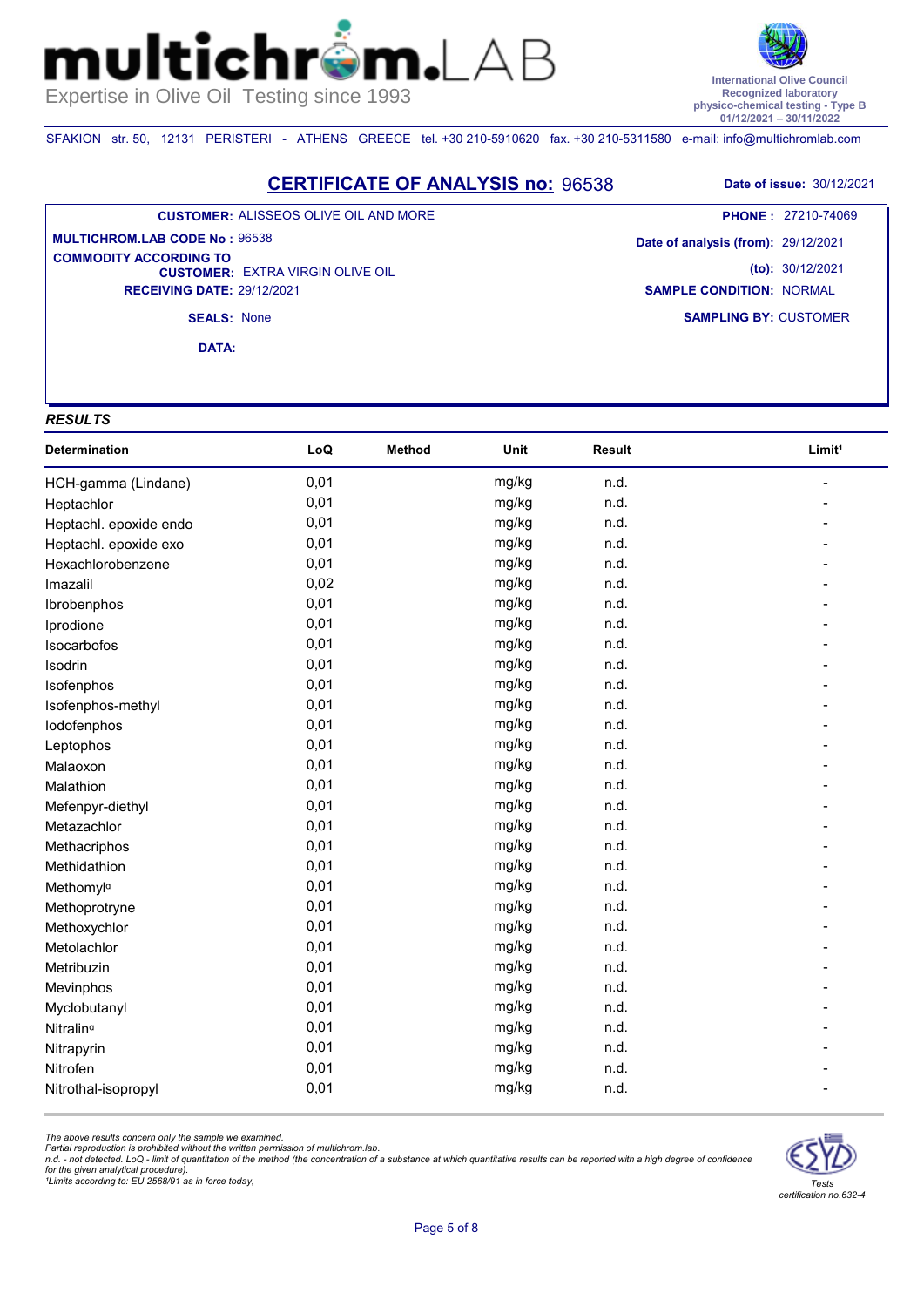**International Olive Council Recognized laboratory physico-chemical testing - Type B 01/12/2021 – 30/11/2022**

SFAKION str. 50, 12131 PERISTERI - ATHENS GREECE tel. +30 210-5910620 fax. +30 210-5311580 e-mail: info@multichromlab.com

 $\mathbf{n}$ 

**CERTIFICATE OF ANALYSIS no:** 96538 **Date of issue:** 30/12/2021

#### **CUSTOMER:** ALISSEOS OLIVE OIL AND MORE

#### **CUSTOMER: EXTRA VIRGIN OLIVE OIL RECEIVING DATE:** 29/12/2021 **MULTICHROM.LAB CODE No :** 96538 **COMMODITY ACCORDING TO**

**SAMPLING BY:** CUSTOMER **Date of analysis (from):** 29/12/2021 **(to):** 30/12/2021 **SAMPLE CONDITION:** NORMAL

**SEALS:** None

**DATA:**

#### *RESULTS*

mul

| Determination      | LoQ  | <b>Method</b> | Unit  | Result | Limit <sup>1</sup> |
|--------------------|------|---------------|-------|--------|--------------------|
| Norflurazon        | 0,01 |               | mg/kg | n.d.   |                    |
| o-Phenylphenol     | 0,01 |               | mg/kg | n.d.   |                    |
| Oxadiazon          | 0,01 |               | mg/kg | n.d.   |                    |
| Oxyfluorfen        | 0,01 |               | mg/kg | n.d.   |                    |
| Paraoxon-methyl    | 0,02 |               | mg/kg | n.d.   |                    |
| Parathion          | 0,01 |               | mg/kg | n.d.   |                    |
| Parathion-methyl   | 0,01 |               | mg/kg | n.d.   |                    |
| Pebulate           | 0,01 |               | mg/kg | n.d.   |                    |
| Pencycuron         | 0,01 |               | mg/kg | n.d.   |                    |
| Pendimethalin      | 0,01 |               | mg/kg | n.d.   |                    |
| Pentachloroaniline | 0,01 |               | mg/kg | n.d.   |                    |
| Pentachloranisole  | 0,01 |               | mg/kg | n.d.   |                    |
| Permethrin         | 0,01 |               | mg/kg | n.d.   |                    |
| Perthane           | 0,01 |               | mg/kg | n.d.   |                    |
| Phenthoate         | 0,01 |               | mg/kg | n.d.   |                    |
| Phorate            | 0,01 |               | mg/kg | n.d.   |                    |
| Phosalone          | 0,01 |               | mg/kg | n.d.   |                    |
| Phosmet            | 0,01 |               | mg/kg | n.d.   |                    |
| Piperonyl butoxide | 0,01 |               | mg/kg | n.d.   |                    |
| Pirimicarb         | 0,01 |               | mg/kg | n.d.   |                    |
| Pirimiphos-methyl  | 0,01 |               | mg/kg | n.d.   |                    |
| Procymidone        | 0,01 |               | mg/kg | n.d.   |                    |
| Profluralin        | 0,01 |               | mg/kg | n.d.   |                    |
| Propanil           | 0,01 |               | mg/kg | n.d.   |                    |
| Propargite         | 0,01 |               | mg/kg | n.d.   |                    |
| Propazine          | 0,01 |               | mg/kg | n.d.   |                    |
| Propetamphos       | 0,01 |               | mg/kg | n.d.   |                    |
| Propham            | 0,01 |               | mg/kg | n.d.   |                    |
| Propiconazole      | 0,01 |               | mg/kg | n.d.   |                    |
| Propyzamide        | 0,01 |               | mg/kg | n.d.   |                    |
| Prosulfocarb       | 0,01 |               | mg/kg | n.d.   |                    |

*The above results concern only the sample we examined.* 

Partial reproduction is prohibited without the written permission of multichrom.lab.<br>n.d. - not detected. LoQ - limit of quantitation of the method (the concentration of a substance at which quantitative results can be rep

for the given analytical procedure).<br>1Limits according to: EU 2568/91 as in force today,



## **PHONE :** 27210-74069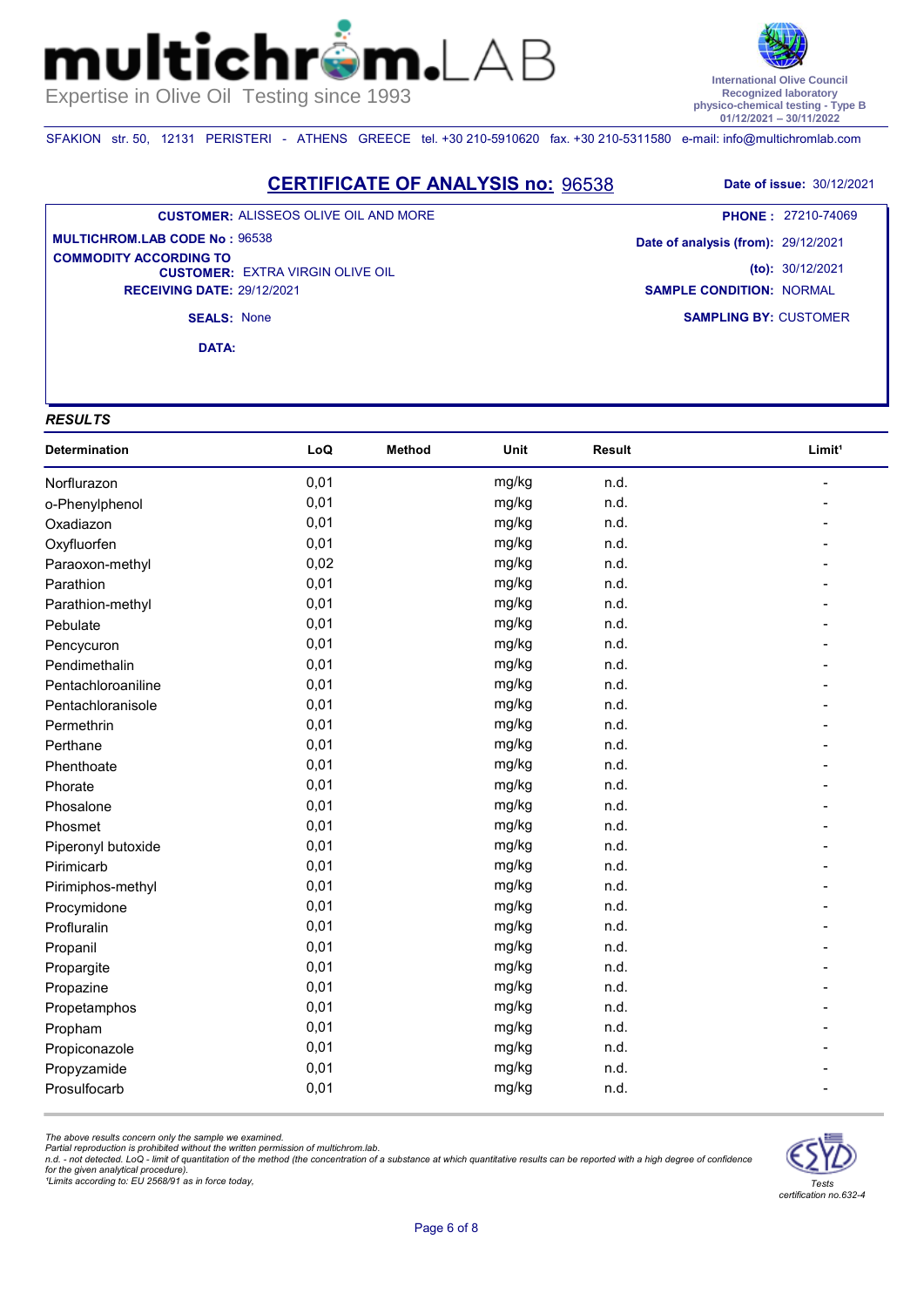**International Olive Council Recognized laboratory physico-chemical testing - Type B 01/12/2021 – 30/11/2022**

SFAKION str. 50, 12131 PERISTERI - ATHENS GREECE tel. +30 210-5910620 fax. +30 210-5311580 e-mail: info@multichromlab.com

 $\mathbf{n}$ 

**CERTIFICATE OF ANALYSIS no:** 96538 **Date of issue:** 30/12/2021

#### **CUSTOMER:** ALISSEOS OLIVE OIL AND MORE

#### **CUSTOMER: EXTRA VIRGIN OLIVE OIL RECEIVING DATE:** 29/12/2021 **MULTICHROM.LAB CODE No :** 96538 **COMMODITY ACCORDING TO**

**SAMPLING BY:** CUSTOMER **Date of analysis (from):** 29/12/2021 **(to):** 30/12/2021 **SAMPLE CONDITION:** NORMAL **PHONE :** 27210-74069

**SEALS:** None

**DATA:**

#### *RESULTS*

mul

| Determination           | LoQ  | <b>Method</b> | Unit  | <b>Result</b> | Limit <sup>1</sup> |
|-------------------------|------|---------------|-------|---------------|--------------------|
| Prothiofos              | 0,01 |               | mg/kg | n.d.          |                    |
| Pyraclostrobin          | 0,01 |               | mg/kg | n.d.          |                    |
| Pyridaphenthion         | 0,01 |               | mg/kg | n.d.          |                    |
| Pyrifenox               | 0,01 |               | mg/kg | n.d.          |                    |
| Pyriproxyfen            | 0,01 |               | mg/kg | n.d.          |                    |
| Quinoxyfen              | 0,01 |               | mg/kg | n.d.          |                    |
| Quintozene              | 0,01 |               | mg/kg | n.d.          |                    |
| S 421                   | 0,01 |               | mg/kg | n.d.          |                    |
| Spiromesifen            | 0,01 |               | mg/kg | n.d.          |                    |
| Tebuconazole            | 0,01 |               | mg/kg | n.d.          |                    |
| Tecnazene               | 0,01 |               | mg/kg | n.d.          |                    |
| Tefluthrin              | 0,01 |               | mg/kg | n.d.          |                    |
| Terbacil                | 0,01 |               | mg/kg | n.d.          |                    |
| <b>Terbufos</b>         | 0,01 |               | mg/kg | n.d.          |                    |
| Terbuthylazine          | 0,01 |               | mg/kg | n.d.          |                    |
| Tetradifon              | 0,01 |               | mg/kg | n.d.          |                    |
| Tetramethrin            | 0,01 |               | mg/kg | n.d.          |                    |
| Tetrasul                | 0,02 |               | mg/kg | n.d.          |                    |
| Thiabendazole           | 0,01 |               | mg/kg | n.d.          |                    |
| Thiacloprid             | 0,01 |               | mg/kg | n.d.          |                    |
| Tolclofos-methyl        | 0,01 |               | mg/kg | n.d.          |                    |
| Transfluthrin           | 0,01 |               | mg/kg | n.d.          |                    |
| Triadimefon             | 0,01 |               | mg/kg | n.d.          |                    |
| Tri-allate              | 0,01 |               | mg/kg | n.d.          |                    |
| Triazophos <sup>a</sup> | 0,01 |               | mg/kg | n.d.          |                    |
| Trichloronate           | 0,01 |               | mg/kg | n.d.          |                    |
| Trifloxystrobin         | 0,01 |               | mg/kg | n.d.          |                    |
| Trifluralin             | 0,01 |               | mg/kg | n.d.          |                    |
| Vinclozolin             | 0,01 |               | mg/kg | n.d.          |                    |

*The above results concern only the sample we examined.* 

Partial reproduction is prohibited without the written permission of multichrom.lab.<br>n.d. - not detected. LoQ - limit of quantitation of the method (the concentration of a substance at which quantitative results can be rep